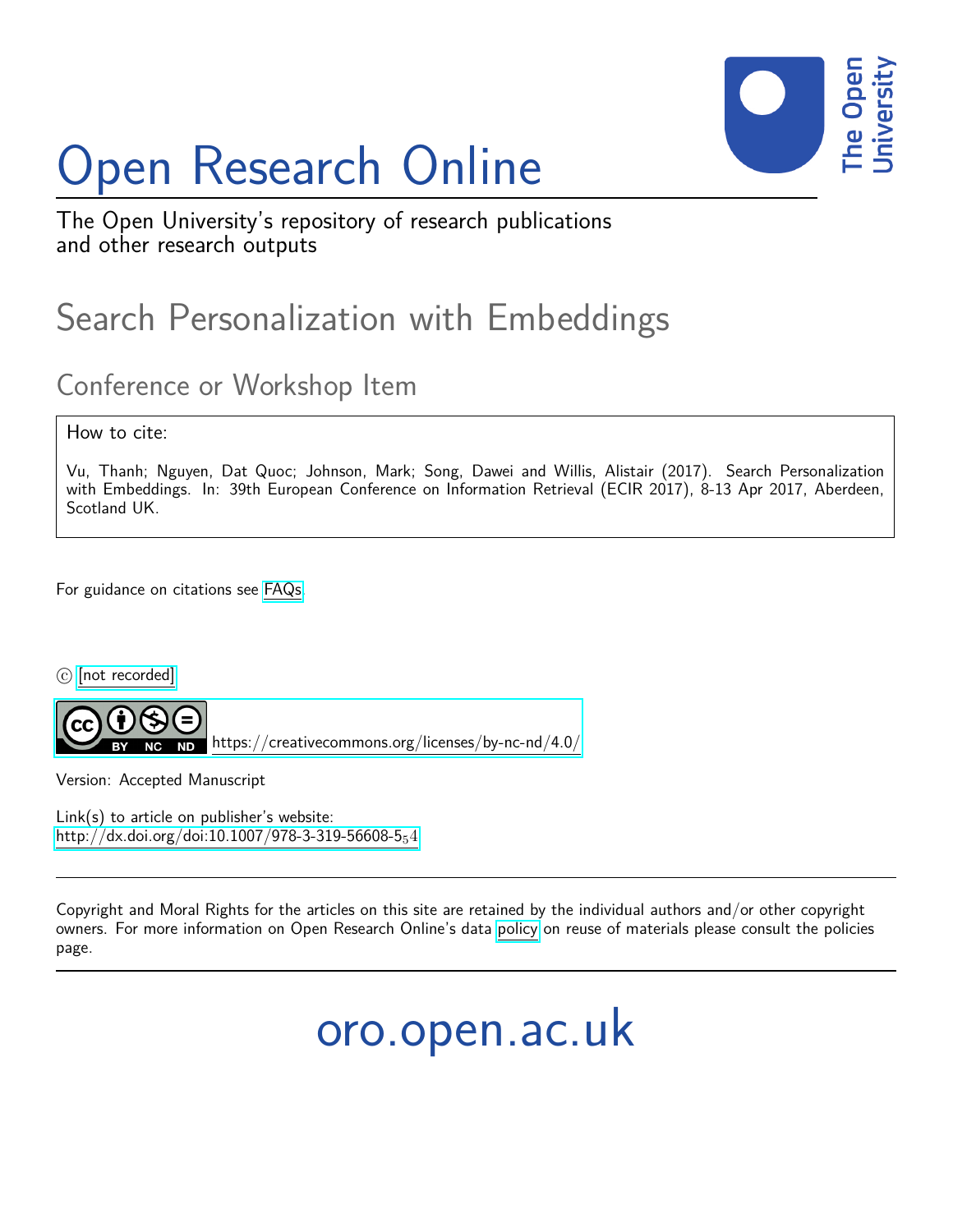#### Search Personalization with Embeddings

Thanh Vu<sup>1</sup>, Dat Quoc Nguyen<sup>2</sup>, Mark Johnson<sup>2</sup>, Dawei Song<sup>1,3</sup>, and Alistair  $W$ illis<sup>1</sup>

<sup>1</sup> The Open University, Milton Keynes, United Kingdom {thanh.vu,dawei.song,alistair.willis}@open.ac.uk <sup>2</sup> Department of Computing, Macquarie University, Sydney, Australia dat.nguyen@students.mq.edu.au,mark.johnson@mq.edu.au <sup>3</sup> Tianjin University, Tianjin, P.R.China

Abstract. Recent research has shown that the performance of search personalization depends on the richness of user profiles which normally represent the user's topical interests. In this paper, we propose a new embedding approach to learning user profiles, where users are embedded on a topical interest space. We then directly utilize the user profiles for search personalization. Experiments on query logs from a major commercial web search engine demonstrate that our embedding approach improves the performance of the search engine and also achieves better search performance than other strong baselines.

#### 1 Introduction

Users' personal data, such as a user's historic interaction with the search engine (e.g., submitted queries, clicked documents), have been shown useful to personalize search results to the users' information need [1, 15]. Crucial to effective search personalization is the construction of user profiles to represent individual users' interests [1, 3, 6, 7, 12]. A common approach is to use main topics discussed in the user's clicked documents  $[1, 6, 12, 15]$ , which can be obtained by using a human generated ontology [1, 15] or using a topic modeling technique [6, 12].

However, using the user profile to directly personalize a search has been not very successful with a minor improvement [6, 12] or even deteriorate the search performance [5]. The reason is that each user profile is normally built using only the user's relevant documents (e.g., clicked documents), ignoring user interestdependent information related to input queries. Alternatively, the user profile is utilized as a feature of a multi-feature learning-to-rank (L2R) framework [1, 13–15]. In this case, apart from the user profile, dozens of other features has been proposed as the input of an L2R algorithm [1]. Despite being successful in improving search quality, the contribution of the user profile is not very clear.

To handle these problems, in this paper, we propose a new *embedding* approach to constructing a user profile, using both the user's input queries and relevant documents. We represent each user profile using two projection matrices and a user embedding. The two projection matrices is to identify the user interest-dependent aspects of input queries and relevant documents while the user embedding is to capture the relationship between the queries and documents in this user interest-dependent subspace. We then *directly* utilize the user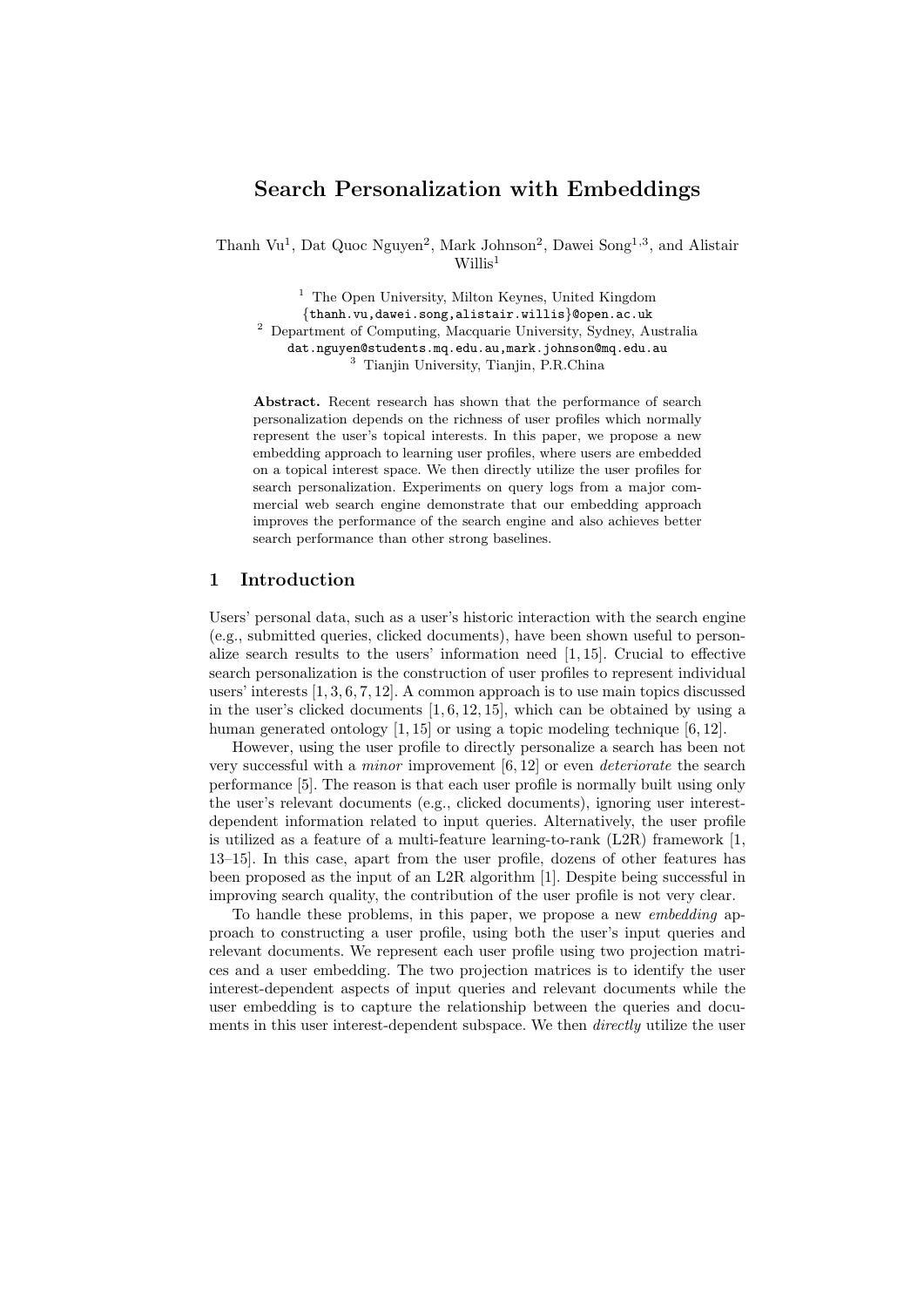profile to re-rank the search results returned by a commercial search engine. Experiments on the query logs of a commercial web search engine demonstrate that modeling user profile with embeddings helps to significantly improve the performance of the search engine and also achieve better results than other comparative baselines [1, 11, 14] do.

#### 2 Our approach

We start with our new embedding approach to building user profiles in Section 2.1, using pre-learned document embeddings and query embeddings. We then detail the processes of using an unsupervised topic model (i.e., Latent Dirichlet Allocation (LDA) [2]) to learn document embeddings and query embeddings in Sections 2.2 and 2.3, respectively. We finally use the user profiles to personalize the search results returned by a commercial search engine in Section 2.4.

#### 2.1 Building user profiles with embeddings

Let  $\mathcal Q$  denote the set of queries,  $\mathcal U$  be the set of users, and  $\mathcal D$  be the set of documents. Let  $(q, u, d)$  represent a triple (query, user, document). The query  $q \in$ Q, user  $u \in \mathcal{U}$  and document  $d \in \mathcal{D}$  are represented by vector embeddings  $v_q$ ,  $v_u$  and  $v_d \in \mathbb{R}^k$ , respectively.

Our goal is to select a *score function*  $f$  such that the implausibility value  $f(q, u, d)$  of a correct triple  $(q, u, d)$  (i.e. d is a relevant document of u given q) is smaller than the implausibility value  $f(q', u', d')$  of an incorrect triple  $(q', u', d')$ (i.e.  $d'$  is not a relevant document of u' given  $q'$ ). Inspired by embedding models of entities and relationships in knowledge bases  $[9, 10]$ , the score function f is defined as follows:

$$
f(q, u, d) = ||\mathbf{W}_{u,1}\mathbf{v}_q + \mathbf{v}_u - \mathbf{W}_{u,2}\mathbf{v}_d||_{\ell_{1/2}}
$$
(1)

here we represent the profile for the user u by two matrices  $\mathbf{W}_{u,1}$  and  $\mathbf{W}_{u,2} \in$  $\mathbb{R}^{k \times k}$  and a vector embedding  $v_u$ , which represents the user's topical interests. Specifically, we use the interest-specific matrices  $\mathbf{W}_{u,1}$  and  $\mathbf{W}_{u,2}$  to identify the interest-dependent aspects of both query q and document d, and use vector  $v_u$ to describe the relationship between  $q$  and  $d$  in this interest-dependent subspace.

In this paper,  $v_d$  and  $v_q$  are pre-determined by employing the LDA topic model [2], which are detailed in next Sections 2.2 and 2.3. Our model parameters are only the user embeddings  $v_u$  and matrices  $\mathbf{W}_{u,1}$  and  $\mathbf{W}_{u,2}$ . To learn these user embeddings and matrices, we minimize the margin-based objective function:

$$
\mathcal{L} = \sum_{\substack{(q,u,d)\in\mathcal{G} \\ (q',u,d')\in\mathcal{G}'_{(q,u,d)}}} \max\left(0,\gamma+f(q,u,d)-f(q',u,d')\right) \tag{2}
$$

where  $\gamma$  is the margin hyper-parameter, G is the training set that contains only correct triples, and  $\mathcal{G}'_{(q,u,d)}$  is the set of incorrect triples generated by corrupting the correct triple  $(q, u, d)$  (i.e. replacing the relevant document/query  $d/q$  in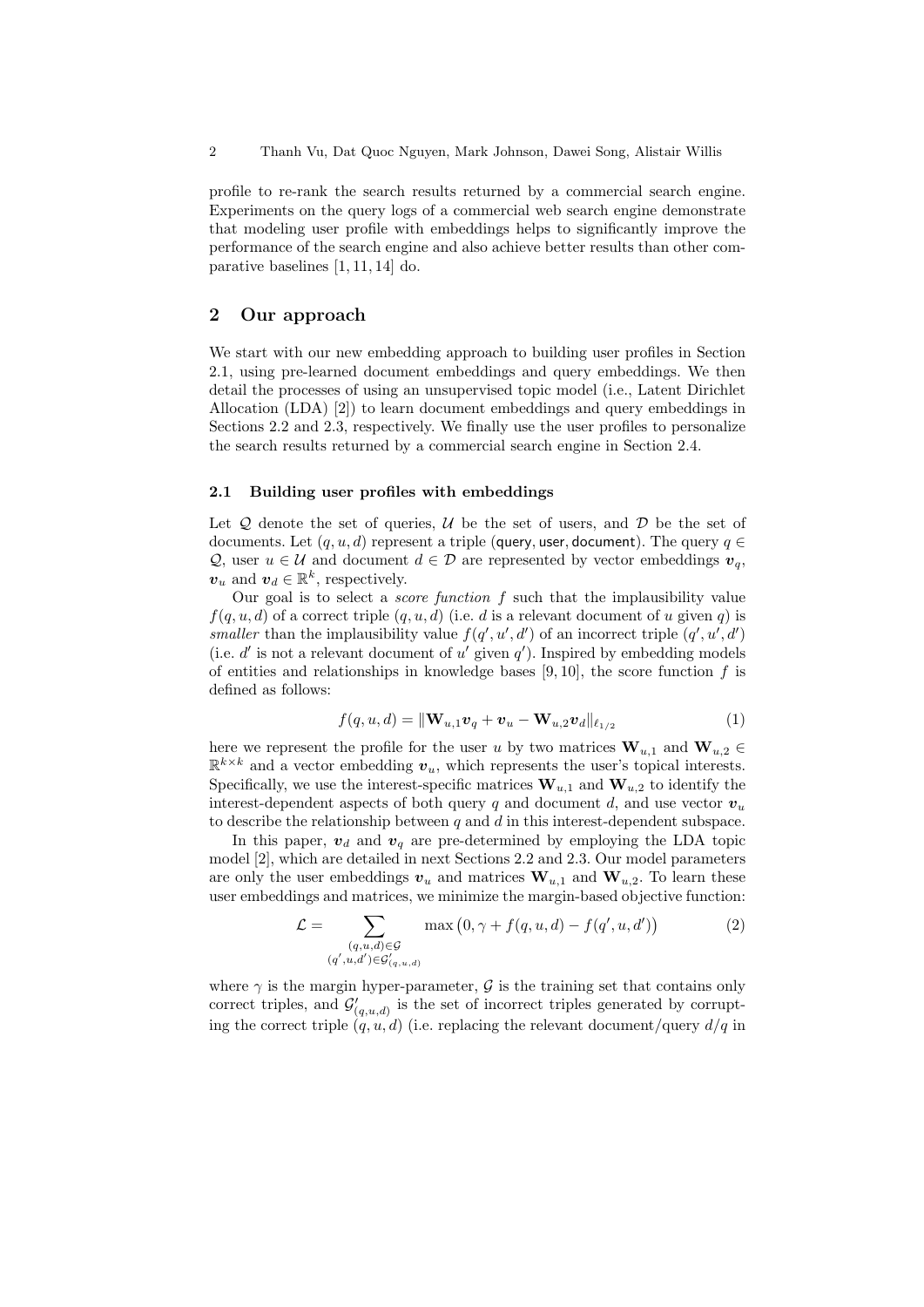$(q, u, d)$  by irrelevant documents/queries  $d'/q'$ ). We use Stochastic Gradient Descent (SGD) to minimize  $\mathcal{L}$ , and impose the following constraints during training:  $||v_u||_2 \leq 1$ ,  $||\mathbf{W}_{u,1}v_q||_2 \leq 1$  and  $||\mathbf{W}_{u,2}v_d||_2 \leq 1$ . First, we initialize user matrices as identity matrices and then fix them to only learn the randomly initialized user embeddings. Then in the next step, we fine-tune the user embeddings and user matrices together. In all experiments shown in Section 3, we train for 200 epochs during each two optimization step.

#### 2.2 Using LDA to learn document embeddings

In this paper, we model document embeddings by using topics extracted from relevant documents. We use LDA  $[2]$  to *automatically* learn k topics from the relevant document collection. After training an LDA model to calculate the probability distribution over topics for each document, we use the topic proportion vector of each document as its document embedding. Specifically, the  $z^{th}$  element  $(z = 1, 2, ..., k)$  of the vector embedding for document d is:  $v_{d,z} = P(z | d)$ where  $P(z | d)$  is the probability of the topic z given the document d.

#### 2.3 Modeling search queries with embeddings

We also represent each query as a probability distribution  $v_q$  over topics, i.e. the  $z^{th}$  element of the vector embedding for query q is defined as:  $v_{q,z} = P(z | q)$ where  $P(z | q)$  is the probability of the topic z given the query q. Following [1, 14], we define  $P(z | q)$  as a mixture of LDA topic probabilities of z given documents related to q. Let  $\mathcal{D}_q = \{d_1, d_2, ..., d_n\}$  be the set of top n ranked documents returned for a query q (in the experiments we select  $n = 10$ ). We define  $P(z | q)$  as follows:

$$
P(z | q) = \sum_{i=1}^{n} \lambda_i P(z | d_i)
$$
\n(3)

where  $\lambda_i = \frac{\delta^{i-1}}{\sum_{i=1}^n \delta_i}$  $\sum_{j=1}^{n} \delta^{j-1}$  is the exponential decay function of i which is the rank of  $d_i$  in  $D_q$ . And  $\delta$  is the decay hyper-parameter  $(0 < \delta < 1)$ . The decay function is to specify the fact that a higher ranked document is more relevant to user in term of the lexical matching (i.e. we set the larger mixture weights to higher ranked documents).

#### 2.4 Personalizing search results

We utilize the user profiles (i.e., the learned user embeddings and matrices) to re-rank the original list of documents produced by a commercial search engine as follows: (1) We download the top  $n$  ranked documents given the input query q. We denote a downloaded document as  $d$ . (2) For each document  $d$  we apply the trained LDA model to infer the topic distribution  $v_d$ . We then model the query q as a topic distribution  $v_q$  as in Section 2.3. (3) For each triple  $(q, u, d)$ , we calculate the implausibility value  $f(q, u, d)$  as defined in Equation 1. We then sort the values in the ascending order to achieve a new ranked list.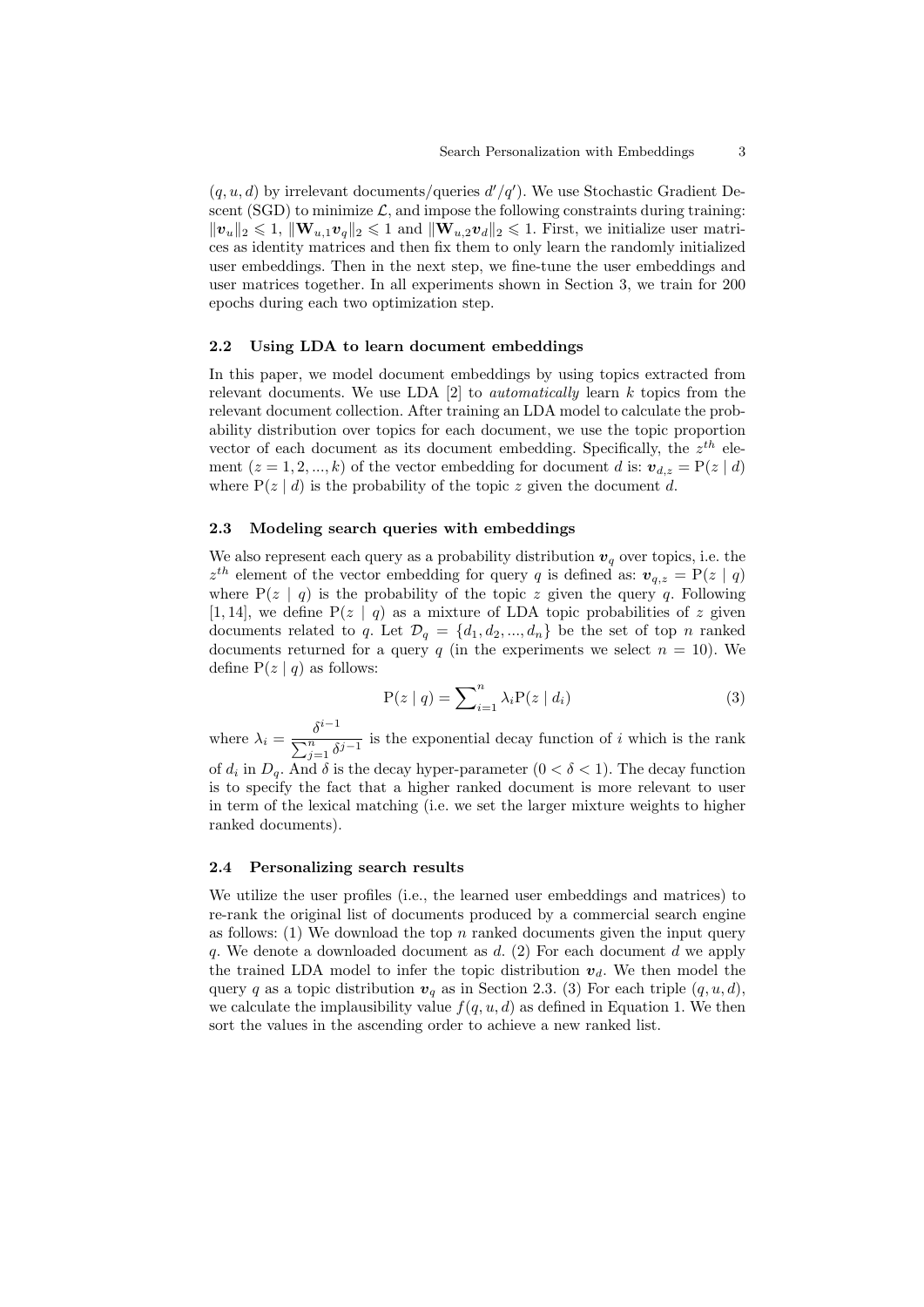4 Thanh Vu, Dat Quoc Nguyen, Mark Johnson, Dawei Song, Alistair Willis

#### 3 Experimental methodology

Dataset: We evaluate our new approach using the search results returned by a commercial search engine. We use a dataset of query logs of of 106 anonymous users in 15 days from 01 July 2012 to 15 July 2012. A log entity contains a user identifier, a query, top-10 URLs ranked by the search engine, and clicked URLs along with the user's dwell time. We also download the content documents of these URLs for training LDA [2] to learn document and query embeddings (Sections 2.2 and 2.3).

Bennett et al. [1] indicate that short-term (i.e. session) profiles achieved better search performance than the longer-term profiles. Short-term profiles are usually constructed using the user's search interactions within a search session and used to personalize the search within the session [1]. To identify a search session, we use 30 minutes of user inactivity to demarcate the session boundary. In our experiments, we build short-term profiles and utilize the profiles to personalize the returned results. Specifically, we uniformly separate the last log entries within search sessions into a test set and a validation set. The remainder of log entities within search sessions are used for training (e.g. to learn user embeddings and matrices in our approach).

Evaluation methodology: We use the SAT criteria detailed in [4] to identify whether a clicked URL is relevant from the query logs (i.e., a SAT click). That is either a click with a dwell time of at least 30 seconds or the last result click in a search session. We assign a positive (relevant) label to a returned URL if it is a SAT click. The remainder of the top-10 URLs is assigned negative (irrelevant) labels. We use the rank positions of the positive labeled URLs as the ground truth to evaluate the search performance before and after re-ranking. We also apply a simple pre-processing on these datasets as follows. At first, we remove the queries whose positive label set is empty from the dataset. After that, we discard the domain-related queries (e.g. Facebook, Youtube). To this end, the training set consists of 5,658 correct triples. The test and validation sets contain 1,210 and 1,184 correct triples, respectively. Table 1 presents the dataset statistics after pre-processing.

Table 1. Basic statistics of the dataset after pre-processing

|     |       |       |       | $\#days$ = $\#users$ = $\#distinct$ queries = $\#SAT$ clicks = $\#sessions$ = $\#distinct$ documents |
|-----|-------|-------|-------|------------------------------------------------------------------------------------------------------|
| 106 | 6.632 | 8.052 | 2.394 | 33,591                                                                                               |

Evaluation metrics: We use two standard evaluation metrics in document ranking [1,8]: mean reciprocal rank  $(MRR)$  and precision  $(P@1)$ . For each metric, the higher value indicates the better ranking performance.

Baselines: We employ three comparative baselines with the same experimental setup: (1) **SE**: The original rank from the search engine (2)  $CI$ : We promote returned documents previously clicked by the user. This baseline is similar to the personalized navigation method in Teevan *et al.* [11]. (3) **SP**: The search personalization method using the short-term profile [1, 14]. These are very com-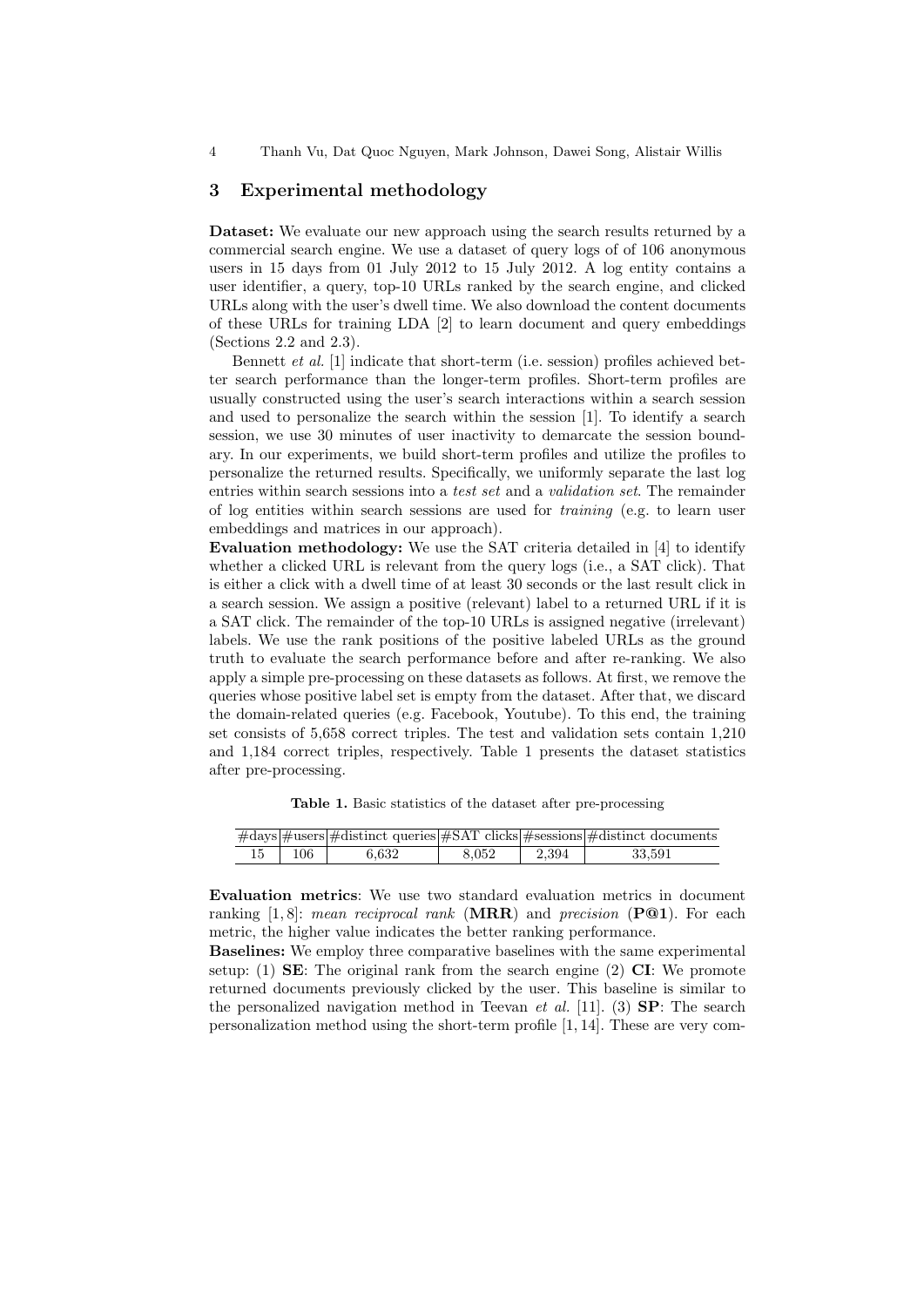parative baselines given that they start with the ranking provided by the major search engine and add other signals (e.g., clicked documents) to get a better ranking performance [11, 1].

Hyper-parameter tuning: We perform a grid search to select optimal hyperparameters on the validation set. We train the LDA model<sup>4</sup> using only the relevant documents (i.e., SAT clicks) extracted from the query logs, with the number of topics (i.e. the number of vector dimensions)  $k \in \{50, 100, 200\}$ . We then apply the trained LDA model to infer document embeddings and query embeddings for all documents and queries. We then choose either the  $\ell_1$  or  $\ell_2$  norm in the score function f, and select SGD learning rate  $\eta \in \{0.001, 0.005, 0.01\}$ , the margin hyper-parameter  $\gamma \in \{1, 3, 5\}$  and the decay hyper-parameter  $\delta \in \{0.7, 0.8, 0.9\}$ . The highest MRR on the validation set is obtained when using  $k = 200, \ell_1$  in f,  $\eta = 0.005, \, \gamma = 5, \, \text{and} \, \delta = 0.8.$ 

#### 4 Experimental results

Table 2 shows the performances of the baselines and our proposed method. Using the previously clicked documents CI helps to significantly improve the search performance  $(p < 0.05$  with the *paired t-test*) with the relative improvements of about  $7^{\text{+}}\%$  in both MRR and P@1 metrics. With the use of short-term profiles as a feature of a learning-to-rank framework,  $SP$  [1, 14] improves the MRR score over the original rank significantly  $(p < 0.01)$  and achieves a better performance than CI's.

Table 2. Overall performances of the methods in the test set. Our method<sub> $-W$ </sub> denotes the simplified version of our method. The subscripts denote the relative improvement over the baseline SE.

|     |  |                                                                                                      | Metric SE CI [11] SP [1,14] Our method Our method $-w$ |
|-----|--|------------------------------------------------------------------------------------------------------|--------------------------------------------------------|
|     |  | MRR $\overline{[0.559]}\overline{0.597}_{+6.9\%}\overline{0.631}_{+12.9\%}\$ 0.656 <sub>+17.3%</sub> | $0.645_{+15.4\%}$                                      |
| P@1 |  | $\left  0.385 \right  0.416_{+8.1\%} \left  0.452_{+17.4\%} \right $ 0.501 <sub>+30.3</sub> %        | $0.481_{+24.9\%}$                                      |

By directly learning user profiles and applying them to re-rank the search results, our embedding approach achieves the highest performance of search personalization. Specifically, our MRR score is significantly ( $p < 0.05$ ) higher than that of  $SP$  (with the relative improvement of  $4\%$  over SP). Likewise, the P@1 score obtained by our approach is significantly higher than that of the baseline SP ( $p < 0.01$ ) with the relative improvement of 11%.

In Table 2, we also present the performances of a simplified version of our embedding approach where we fix the user matrices as identity matrices and then only learn the user embeddings. Table 2 shows that our simplified version achieves second highest scores compared to all others.<sup>5</sup> Specifically, our simplified version obtains significantly higher P@1 score (with  $p < 0.05$ ) than SP.

<sup>4</sup> We use the LDA implementation in Mallet toolkit: http://mallet.cs.umass.edu/.

<sup>&</sup>lt;sup>5</sup> Our approach obtains significantly higher P@1 score ( $p < 0.05$ ) than our simplified version with 4% relative improvement.